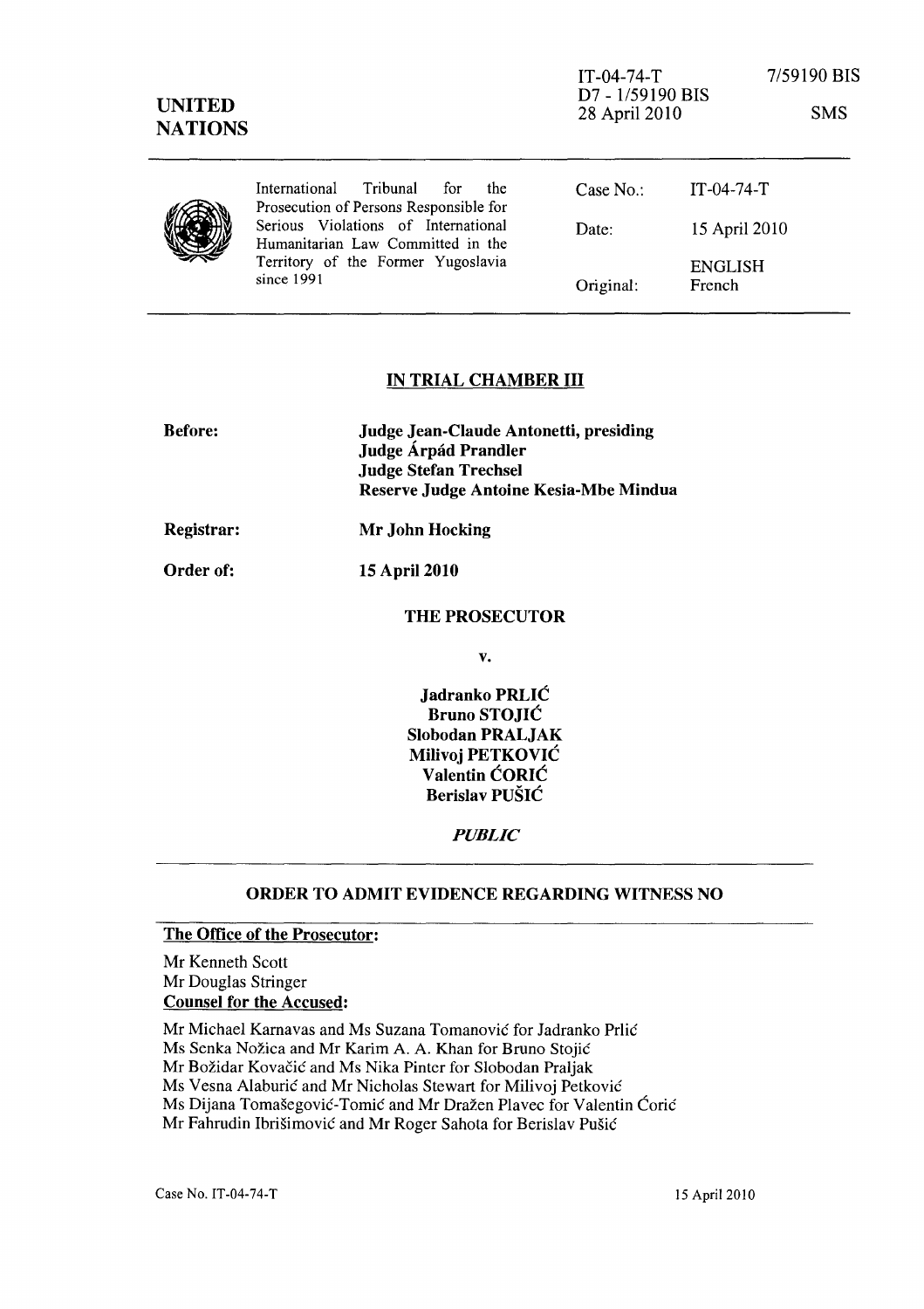**TRIAL CHAMBER III** ("Chamber") of the International Tribunal for the Prosecution of Persons Responsible for Serious Violations of International Humanitarian Law Committed in the Territory of the Former Yugoslavia since 1991 ("Tribunal"),

**NOTING** the request for admission of six exhibits presented by the Counsel for the Accused Valentin Ćorić ("Ćorić Defence"), $\frac{1}{1}$  the request for admission of five exhibits presented by the Counsel for the Accused Bruno Stojić ("Stojić Defence"), $^2$  and the request for admission of eight exhibits presented by the Office of the Prosecutor ("Prosecution")<sup>3</sup> ("Proposed Exhibits"), all of which relate to the testimony of Witness NO ("Witness"), who appeared on 22-23 March 2010 pursuant to Rule 92 *ter*  of the Rules of Procedure and Evidence ("Rules"),

**NOTING** the objection raised by the Stojie Defence to the Prosecution's Proposed Exhibit P  $08548<sup>4</sup>$ 

**NOTING** the "Decision on Presentation of Documents by the Prosecution in Cross-Examination of Defence Witnesses", rendered publicly by the Chamber on 27 November 2008 ("Decision of 27 November 2008"),

**NOTING** the "Decision on the Interlocutory Appeal Against the Trial Chamber's Decision on Presentation of Documents by the Prosecution in Cross-Examination of Defence Witnesses", rendered publicly by the Appeals Chamber on 26 February 2009 ("Decision of 26 February 2009"), by which the Appeals Chamber upheld the Decision of 27 November 2008,<sup>5</sup>

**CONSIDERING** that the Chamber observes that the Prosecution is putting forward that it presented Proposed Exhibits P07754, P 08261 and P 11223 with a view to undermining the credibility of the Witness and that the Prosecution is thus requesting that they be admitted on these grounds, $<sup>6</sup>$ </sup>

IC 01221.

IC 01222.

IC 01224. IC 01226.

<sup>5</sup> Decision of 26 February 2009, para. 29.

 $^6$  IC 01224.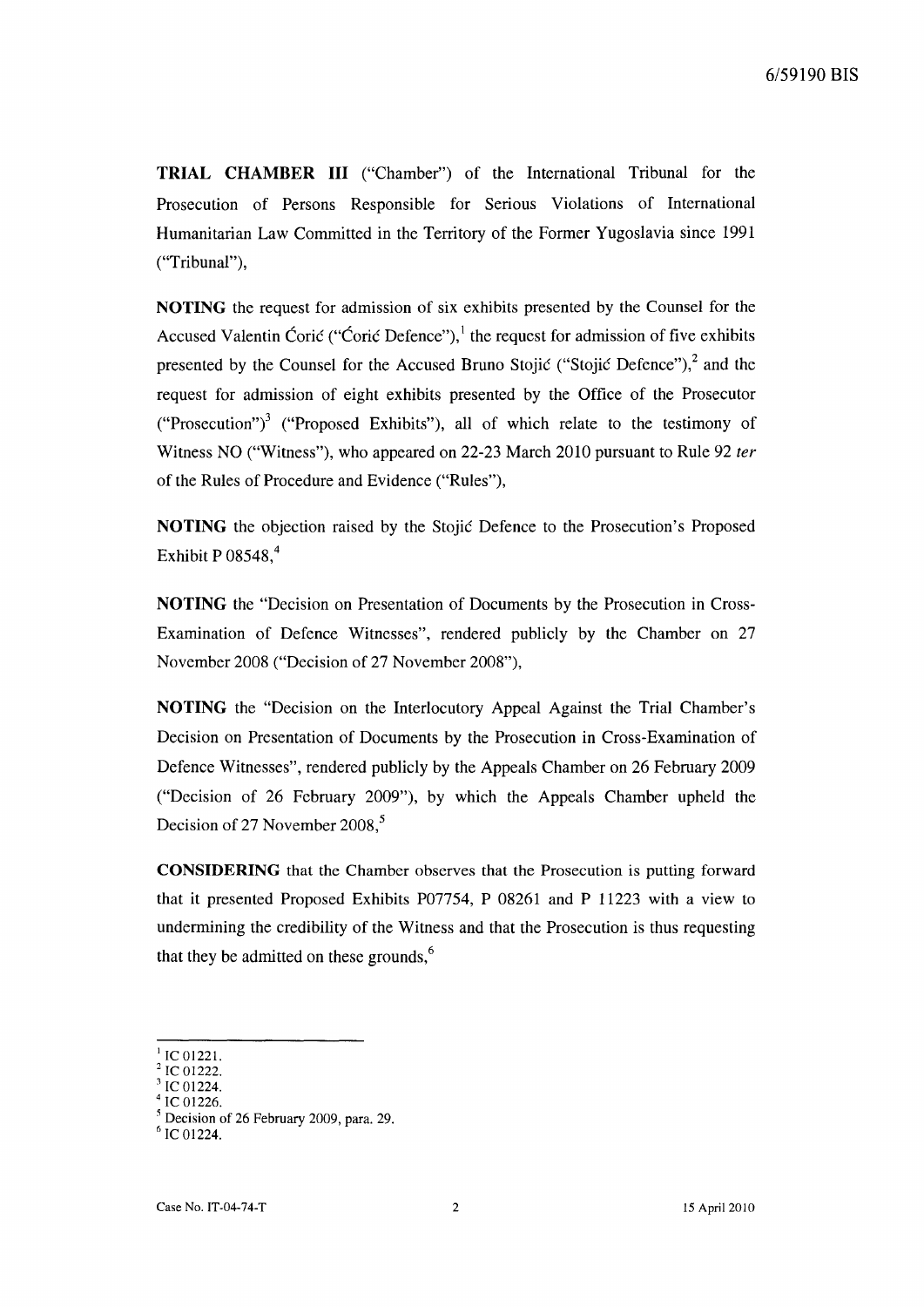**CONSIDERING** that the Chamber has examined each of the Proposed Exhibits on the basis of criteria of admissibility defined in the "Decision on Admission of Evidence", rendered publicly by the Chamber on 13 July 2006 ("Decision of 13 July 2006") and in the "Decision Adopting Guidelines for the Presentation of Defence Evidence", rendered publicly by the Chamber on 24 April 2008 ("Decision of 24 April  $2008"$ ),<sup>7</sup>

**CONSIDERING** that the Chamber is deciding to admit into evidence the Proposed Exhibits marked "admitted" in the Annex to this Order since they were presented to Witness NO in the hearing and present sufficient indicia of relevance, probative value and reliability,

**CONSIDERING** more particularly that the Chamber is deciding to admit Proposed Exhibits P 07754, P 08261 and P 11223 only insofar as they go to refute the credibility of the Witness,

**CONSIDERING** that the Chamber is deciding to not admit into evidence the Proposed Exhibits marked "not admitted" in the Annex to this decision because they do not comply with the instructions handed down in the Decisions of 13 July 2006 and 24 April 2008, for the reasons set forth in the Annex to this Order.

 $7$  Guideline No. 8: The Admission of Documentary Evidence through a Witness.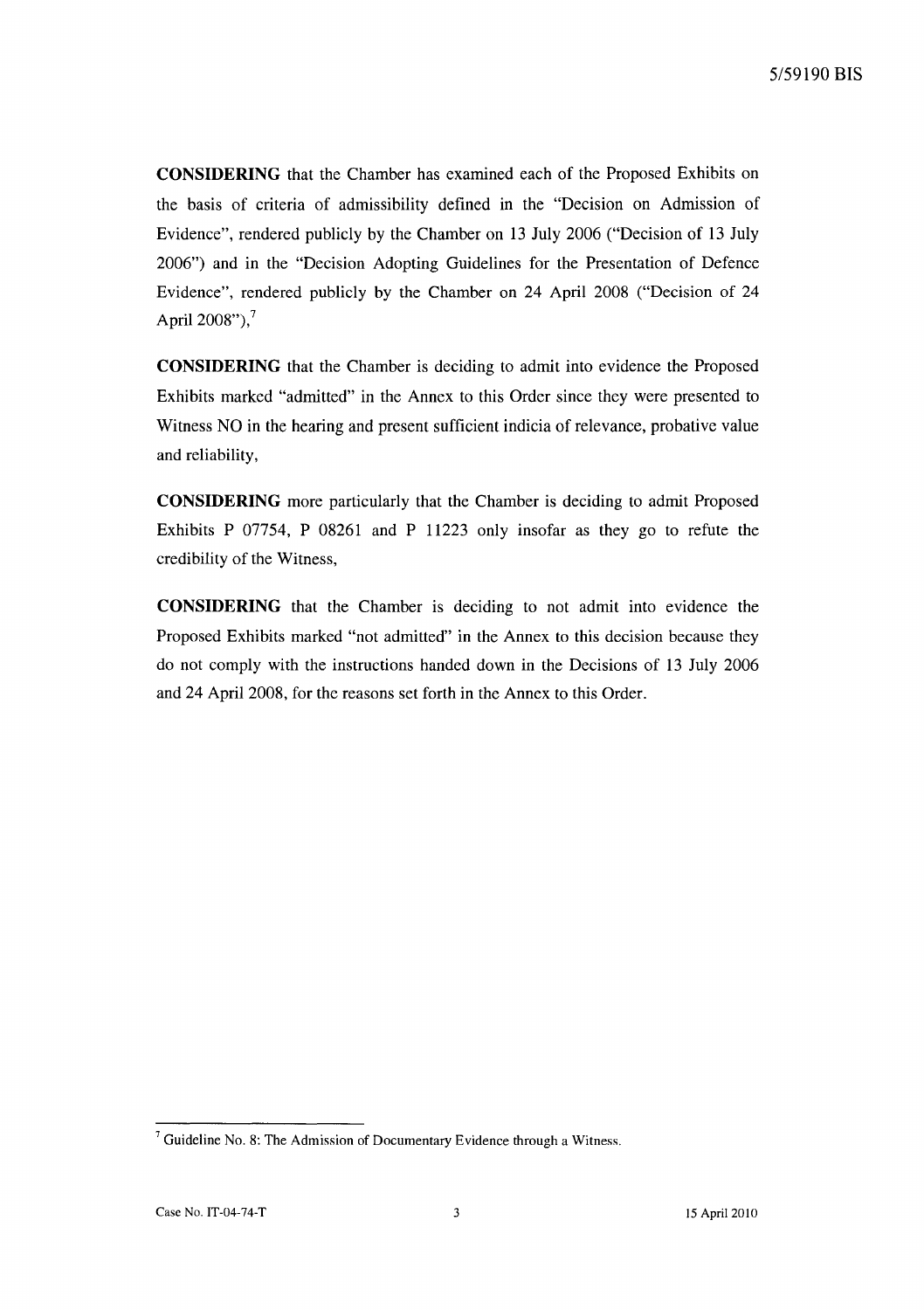### **FOR THE FOREGOING REASONS,**

**PURSUANT TO** Rules 54 and 89 of the Rules,

**GRANTS** the request for admission of the Stojić Defence,

**PARTIALLY GRANTS** the requests for admission of the Coric Defence and the Prosecution,

**DECIDES** that there are grounds for admitting into evidence the exhibits marked "admitted" in the Annex to this decision,

**DECIDES** more particularly that there are grounds for admitting into evidence Proposed Exhibits P 07754, P 08621 and P 11223, only insofar as they go to cast doubt upon the credibility of the Witness NO,

### **AND**

**DENIES** in all the other respects the requests of the Corie Defence and the Prosecution for the reasons stated in the Annex attached to this decision.

Done in English and in French, the French version being authoritative.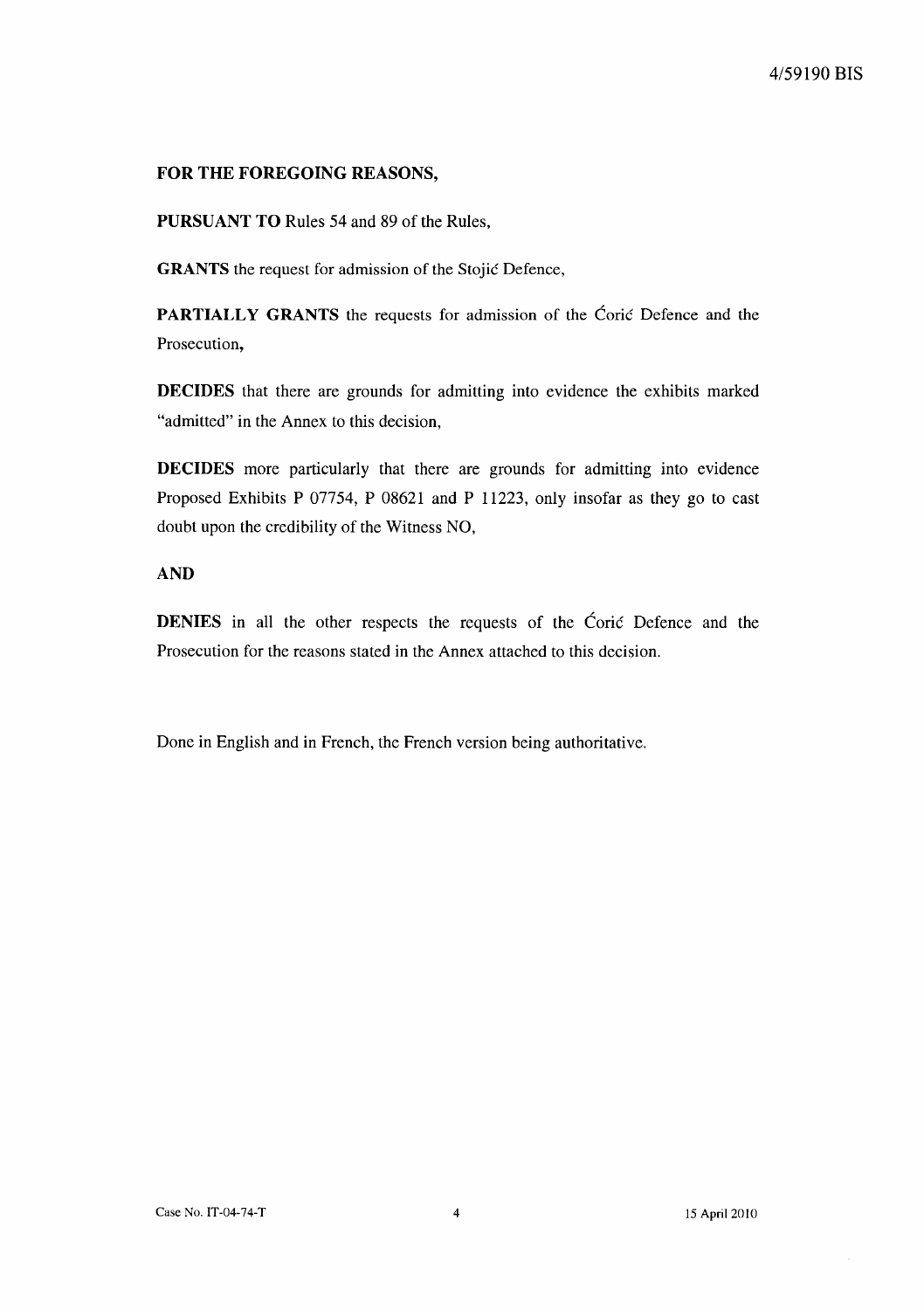/signed/

Jean-Claude Antonetti Presiding Judge

Done this fifteenth day of April 2010

At The Hague

The Netherlands

**[Seal of the Tribunal]**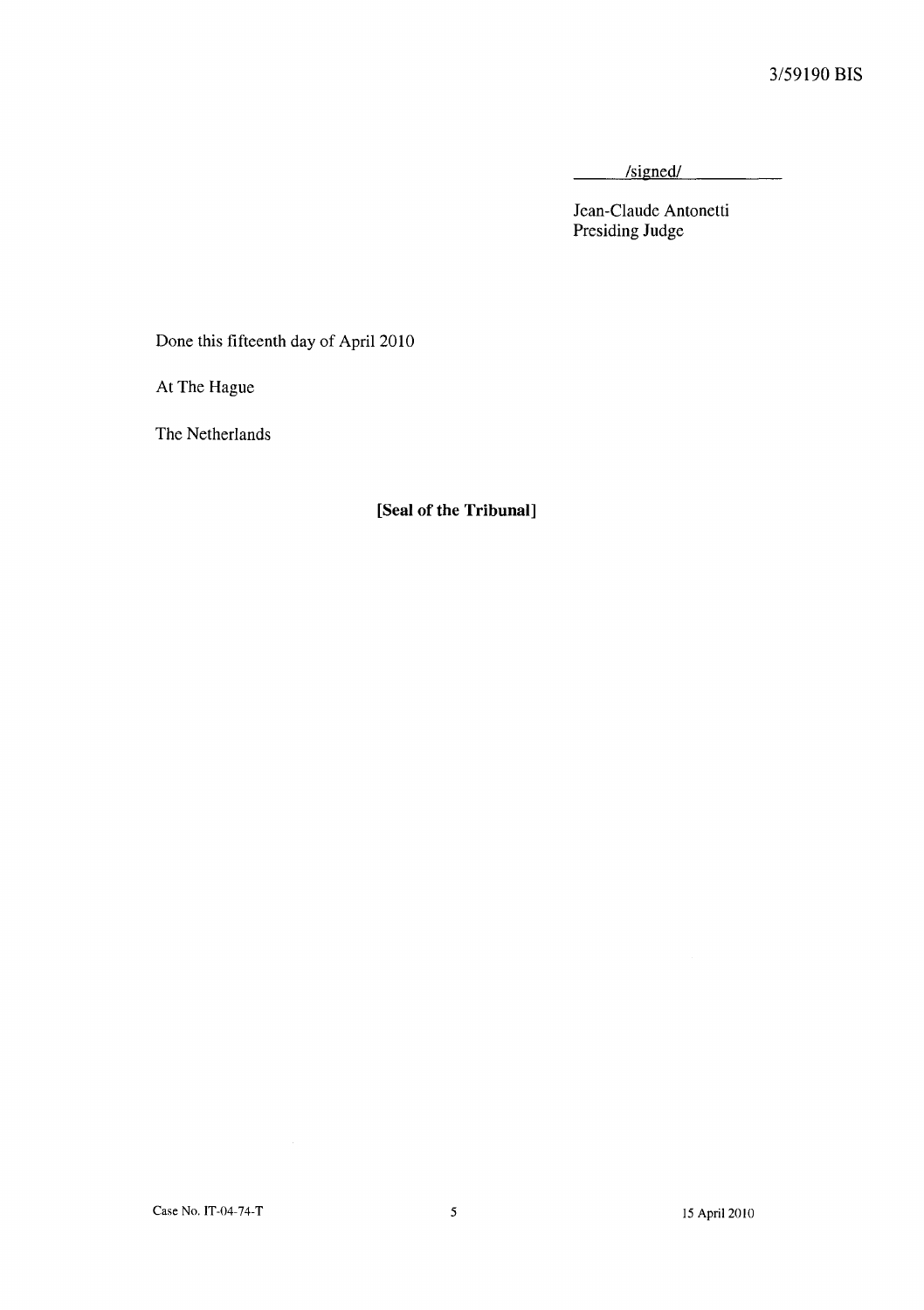| <b>Exhibit Number</b><br>Proposing<br><b>Party</b><br><b>Admission of the Exhibit</b><br>P 03336<br>Corić Defence<br>Admitted.<br>Coric Defence<br>P 03929<br>Admitted.<br>Coric Defence<br>Admitted.<br>P 04774<br>P 05559<br>Coric Defence<br>Admitted.<br>Coric Defence<br>5D 05110 under seal<br>Admitted.<br>Coric Defence<br>P 03141<br>Not Admitted. (The<br>5D 05074<br>Stojić Defence<br>Admitted.<br>5D 05075<br>Stojić Defence<br>Admitted.<br>5D 05077<br>Admitted.<br>Stojić Defence<br>5D 05079<br>Admitted.<br>Stojić Defence<br>5D 05080<br>Admitted.<br>Stojić Defence<br>P 03302<br>Prosecution<br>Admitted.<br>P 07754<br>Prosecution<br>of Witness NO.<br>P 08261<br>Prosecution<br>of Witness NO.<br>P 08548<br>Prosecution<br>admitted.)<br>P 08550<br>Admitted.<br>Prosecution<br>P 11220<br>Prosecution<br>Admitted. | Admitted/Not                                           |  |
|----------------------------------------------------------------------------------------------------------------------------------------------------------------------------------------------------------------------------------------------------------------------------------------------------------------------------------------------------------------------------------------------------------------------------------------------------------------------------------------------------------------------------------------------------------------------------------------------------------------------------------------------------------------------------------------------------------------------------------------------------------------------------------------------------------------------------------------------|--------------------------------------------------------|--|
|                                                                                                                                                                                                                                                                                                                                                                                                                                                                                                                                                                                                                                                                                                                                                                                                                                              | <b>Admitted/Marked for</b>                             |  |
|                                                                                                                                                                                                                                                                                                                                                                                                                                                                                                                                                                                                                                                                                                                                                                                                                                              | <b>Identification (MFI)</b>                            |  |
|                                                                                                                                                                                                                                                                                                                                                                                                                                                                                                                                                                                                                                                                                                                                                                                                                                              |                                                        |  |
|                                                                                                                                                                                                                                                                                                                                                                                                                                                                                                                                                                                                                                                                                                                                                                                                                                              |                                                        |  |
|                                                                                                                                                                                                                                                                                                                                                                                                                                                                                                                                                                                                                                                                                                                                                                                                                                              |                                                        |  |
|                                                                                                                                                                                                                                                                                                                                                                                                                                                                                                                                                                                                                                                                                                                                                                                                                                              |                                                        |  |
|                                                                                                                                                                                                                                                                                                                                                                                                                                                                                                                                                                                                                                                                                                                                                                                                                                              |                                                        |  |
|                                                                                                                                                                                                                                                                                                                                                                                                                                                                                                                                                                                                                                                                                                                                                                                                                                              |                                                        |  |
|                                                                                                                                                                                                                                                                                                                                                                                                                                                                                                                                                                                                                                                                                                                                                                                                                                              |                                                        |  |
|                                                                                                                                                                                                                                                                                                                                                                                                                                                                                                                                                                                                                                                                                                                                                                                                                                              | document does not appear on                            |  |
|                                                                                                                                                                                                                                                                                                                                                                                                                                                                                                                                                                                                                                                                                                                                                                                                                                              | the 65 ter List of the Coric                           |  |
|                                                                                                                                                                                                                                                                                                                                                                                                                                                                                                                                                                                                                                                                                                                                                                                                                                              | Defence. The Coric Defence,                            |  |
|                                                                                                                                                                                                                                                                                                                                                                                                                                                                                                                                                                                                                                                                                                                                                                                                                                              | which merely explained in                              |  |
|                                                                                                                                                                                                                                                                                                                                                                                                                                                                                                                                                                                                                                                                                                                                                                                                                                              | its 01221 IC List that it                              |  |
|                                                                                                                                                                                                                                                                                                                                                                                                                                                                                                                                                                                                                                                                                                                                                                                                                                              | presented this document                                |  |
|                                                                                                                                                                                                                                                                                                                                                                                                                                                                                                                                                                                                                                                                                                                                                                                                                                              | during re-examination,                                 |  |
|                                                                                                                                                                                                                                                                                                                                                                                                                                                                                                                                                                                                                                                                                                                                                                                                                                              | nevertheless did not clarify,                          |  |
|                                                                                                                                                                                                                                                                                                                                                                                                                                                                                                                                                                                                                                                                                                                                                                                                                                              | either at the hearing, or in its                       |  |
|                                                                                                                                                                                                                                                                                                                                                                                                                                                                                                                                                                                                                                                                                                                                                                                                                                              | request, to which new issue                            |  |
|                                                                                                                                                                                                                                                                                                                                                                                                                                                                                                                                                                                                                                                                                                                                                                                                                                              | raised in cross-examination                            |  |
|                                                                                                                                                                                                                                                                                                                                                                                                                                                                                                                                                                                                                                                                                                                                                                                                                                              | this document pertained, and                           |  |
|                                                                                                                                                                                                                                                                                                                                                                                                                                                                                                                                                                                                                                                                                                                                                                                                                                              | thereby failed to justify its                          |  |
|                                                                                                                                                                                                                                                                                                                                                                                                                                                                                                                                                                                                                                                                                                                                                                                                                                              | inability to note this in                              |  |
|                                                                                                                                                                                                                                                                                                                                                                                                                                                                                                                                                                                                                                                                                                                                                                                                                                              | advance on its 65 ter List.) <sup>8</sup>              |  |
|                                                                                                                                                                                                                                                                                                                                                                                                                                                                                                                                                                                                                                                                                                                                                                                                                                              |                                                        |  |
|                                                                                                                                                                                                                                                                                                                                                                                                                                                                                                                                                                                                                                                                                                                                                                                                                                              |                                                        |  |
|                                                                                                                                                                                                                                                                                                                                                                                                                                                                                                                                                                                                                                                                                                                                                                                                                                              |                                                        |  |
|                                                                                                                                                                                                                                                                                                                                                                                                                                                                                                                                                                                                                                                                                                                                                                                                                                              |                                                        |  |
|                                                                                                                                                                                                                                                                                                                                                                                                                                                                                                                                                                                                                                                                                                                                                                                                                                              |                                                        |  |
|                                                                                                                                                                                                                                                                                                                                                                                                                                                                                                                                                                                                                                                                                                                                                                                                                                              |                                                        |  |
|                                                                                                                                                                                                                                                                                                                                                                                                                                                                                                                                                                                                                                                                                                                                                                                                                                              | Admitted only insofar as it                            |  |
|                                                                                                                                                                                                                                                                                                                                                                                                                                                                                                                                                                                                                                                                                                                                                                                                                                              | goes to refute the credibility                         |  |
|                                                                                                                                                                                                                                                                                                                                                                                                                                                                                                                                                                                                                                                                                                                                                                                                                                              |                                                        |  |
|                                                                                                                                                                                                                                                                                                                                                                                                                                                                                                                                                                                                                                                                                                                                                                                                                                              | Admitted only insofar as it                            |  |
|                                                                                                                                                                                                                                                                                                                                                                                                                                                                                                                                                                                                                                                                                                                                                                                                                                              | goes to refute the credibility                         |  |
|                                                                                                                                                                                                                                                                                                                                                                                                                                                                                                                                                                                                                                                                                                                                                                                                                                              |                                                        |  |
|                                                                                                                                                                                                                                                                                                                                                                                                                                                                                                                                                                                                                                                                                                                                                                                                                                              | Not Admitted. (the                                     |  |
|                                                                                                                                                                                                                                                                                                                                                                                                                                                                                                                                                                                                                                                                                                                                                                                                                                              | Prosecution did not specify                            |  |
|                                                                                                                                                                                                                                                                                                                                                                                                                                                                                                                                                                                                                                                                                                                                                                                                                                              |                                                        |  |
|                                                                                                                                                                                                                                                                                                                                                                                                                                                                                                                                                                                                                                                                                                                                                                                                                                              |                                                        |  |
|                                                                                                                                                                                                                                                                                                                                                                                                                                                                                                                                                                                                                                                                                                                                                                                                                                              |                                                        |  |
|                                                                                                                                                                                                                                                                                                                                                                                                                                                                                                                                                                                                                                                                                                                                                                                                                                              |                                                        |  |
|                                                                                                                                                                                                                                                                                                                                                                                                                                                                                                                                                                                                                                                                                                                                                                                                                                              |                                                        |  |
| P 11223<br>Prosecution                                                                                                                                                                                                                                                                                                                                                                                                                                                                                                                                                                                                                                                                                                                                                                                                                       | Admitted only insofar as it                            |  |
|                                                                                                                                                                                                                                                                                                                                                                                                                                                                                                                                                                                                                                                                                                                                                                                                                                              | which pages in an 88-page<br>document it wishes to see |  |

# Annex

<sup>&</sup>lt;sup>8</sup> See also the "Order to Admit Evidence Relating to Witness Vinko Maric", rendered publicly by the Chamber on 22 March 2010, pp. 5-6.